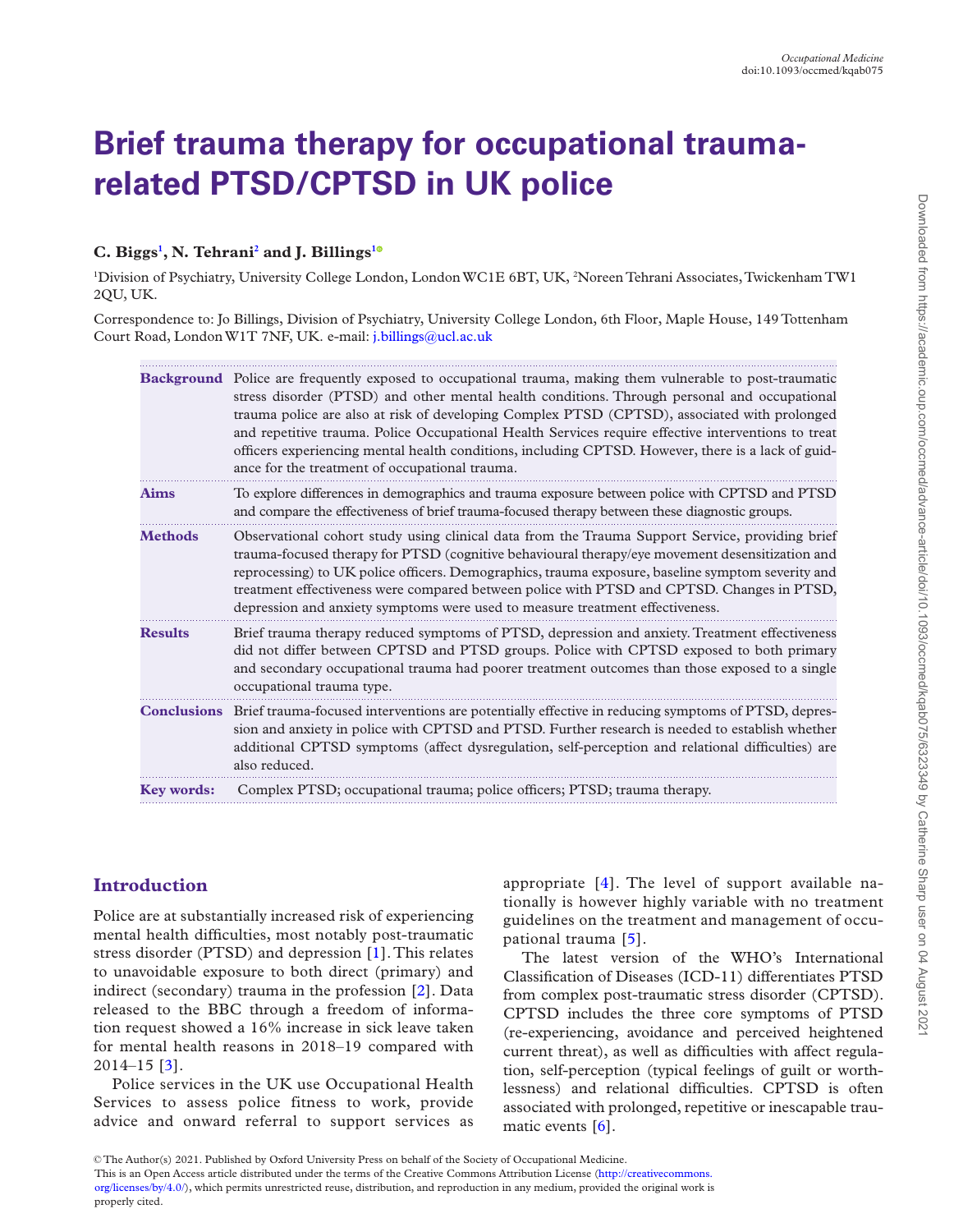### **Key learning points**

#### **What is already known about this subject:**

- Police are exposed to high levels of occupational trauma and have an increased risk of mental health difficulties including post-traumatic stress disorder (PTSD), depression and anxiety.
- National Institute for Health and Care Excellence recommends 8–12 sessions of trauma-focused cognitive behavioural therapy (TF-CBT) or eye movement desensitization and reprocessing (EMDR) for PTSD treatment. For complex PTSD (CPTSD), more sessions are suggested but there is no recommended number.

#### **What this study adds:**

- A significant number of police officers are experiencing CPTSD to occupational trauma.
- Brief 6- to 8-session TF-CBT or EMDR substantially decreases symptoms of PTSD, depression and anxiety in police with either PTSD or CPTSD.
- Police exposed to more than one occupational trauma type may respond less favourably to brief therapy.

#### **What impact this may have on practice or policy:**

- This highlights the need to consider CPTSD within policy and guidance for managing mental health difficulties within the police.
- This information will support occupational health professionals and psychologists in determining which police officers may benefit from brief therapy.

National Institute for Health and Care Excellence (NICE) guidelines recommends 8–12 sessions of traumafocused cognitive behavioural therapy (TF-CBT) or eye movement desensitization and reprocessing (EMDR) for PTSD treatment [\[7\]](#page-7-6). Both TF-CBT and EMDR help the person reprocess the trauma memory and include exposure as a core element.

There is not yet a NICE guideline for the treatment of CPTSD. The International Society for Traumatic Stress Studies (ISTSS) expert consensus survey showed strong clinical endorsement for a phase-based approach to CPTSD treatment [\[8\]](#page-7-7). This considers three treatment phases: engagement and stabilization; processing traumatic memories; and finally, functional reintegration, supporting the person to reclaim their life and develop skills for daily life. The duration of treatment is much longer than for PTSD [\[9\]](#page-7-8).

Contradicting this, some studies have shown no difference in the effectiveness of trauma-focused interventions, when comparing people with PTSD with and without emotional regulation difficulties [[10](#page-7-9)] and when comparing people with PTSD and CPTSD [[11\]](#page-7-10). Critics therefore argue that the phase-based approach could needlessly delay access to evidence-based treatment for some individuals [[12\]](#page-7-11). There is a need for further research into the treatment of CPTSD as the diagnostic category comes into formal use [\[13](#page-7-12)].

Given the nature, frequency and severity of trauma exposure in the police and potential impact of prior trauma exposure [[14\]](#page-7-13), police are arguably at significant risk of CPTSD as well as PTSD. A recent study showed the prevalence of CPTSD is greater than PTSD in UK police officers [[15\]](#page-7-14). There is a financial imperative and statutory duty [[16\]](#page-7-15) to implement effective mental health treatment and prevention services for the police, not least

given the importance of earlier intervention to achieve optimal outcomes for PTSD [[17\]](#page-7-16).

It is possible that both the nature of the trauma re-sponse [[18\]](#page-7-17) and appropriate treatment for occupational trauma may be different from non-occupational trauma. Current evidence suggests that longer treatment may be required for CPTSD [[7](#page-7-6)], but this has not yet been investigated in CPTSD related to occupational trauma.

We used clinical data to evaluate the effectiveness of a service providing brief trauma-focused interventions to police officers with PTSD and CPTSD. A recent evaluation of the service programme shows benefits in emergency service workers with PTSD [\[19](#page-7-18)]; however, effectiveness for CPTSD has not yet been investigated.

Three core questions are addressed. Are there differences in demographics or trauma exposure between police with CPTSD compared with PTSD receiving treatment through the service? Are there differences in treatment effectiveness between police with CPTSD and PTSD? What is the influence of other variables including trauma exposure type on the effectiveness of the treatment programme overall, or specific to those with a CPTSD diagnosis?

#### **Methods**

The Trauma Support Service offers a range of trauma interventions to help organizations including police services manage the impact of trauma on their employees. Access to the service is generally gained through Occupational Health Service referrals. The service offers 9–12 h of TF-CBT, EMDR or a combination of these therapies, delivered in 60- or 90-min sessions. Prior to referral, a battery of online health questionnaires is completed, including two measures for PTSD: Impact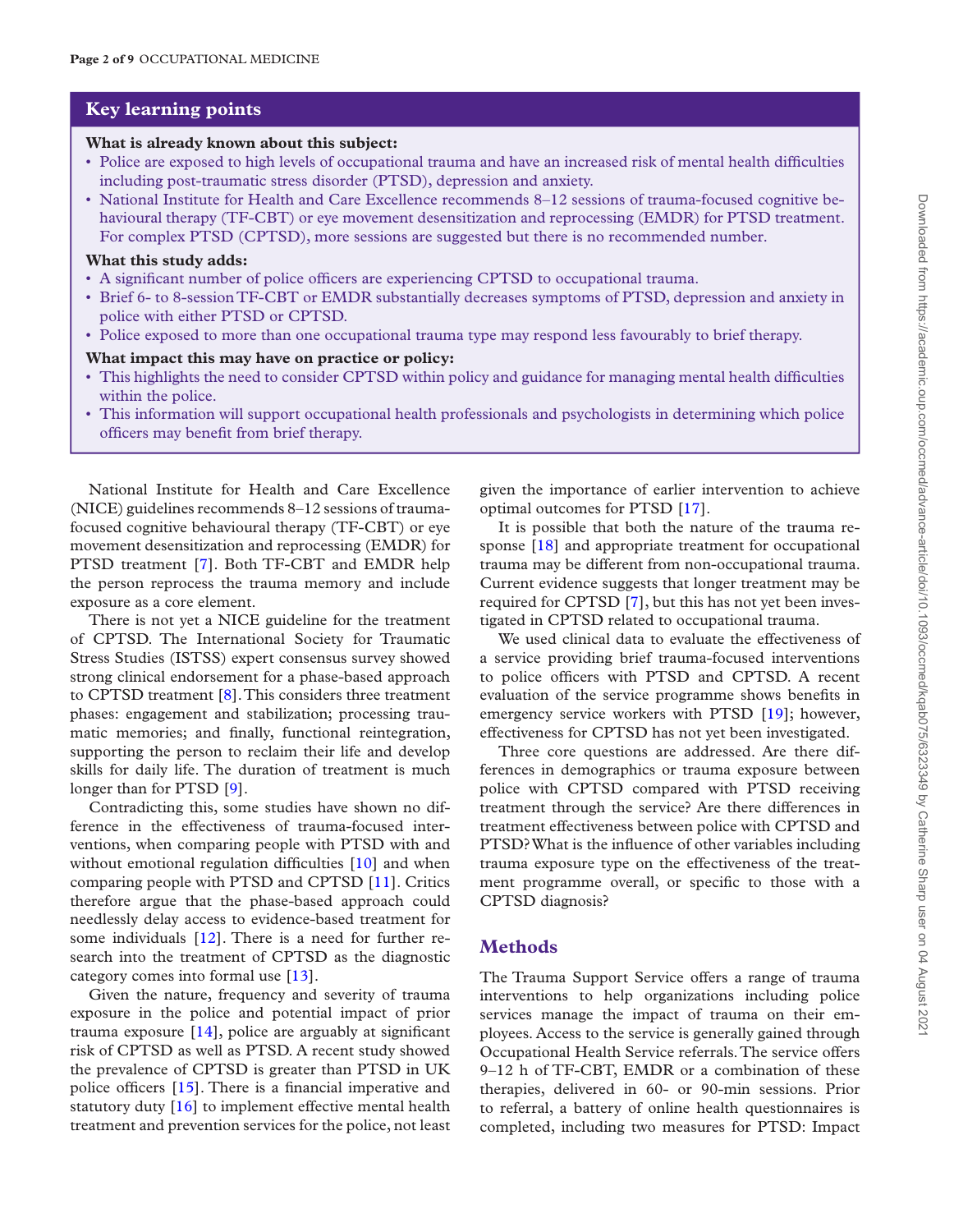of Events Scale—Extended (IES-E) and International Trauma Questionnaire (ITQ). Police are referred to the service if one or both of these measures indicate a potential PTSD diagnosis. A clinical assessment is undertaken by a Health and Care Professions Council (HCPC) registered clinical or counselling psychologist. This confirms diagnosis and suitability for the service.

This study used clinical data from the Trauma Support Service to assess the effectiveness of the service for police with CPTSD when compared with police with PTSD. The following pre- and post-therapy measures were collected to measure changes in symptoms: IES-E measuring PTSD symptoms of re-experiencing, avoidance and arousal, a score greater than 50 indicating clinical diagnosis [[20,](#page-7-19)[21\]](#page-7-20); Goldberg Anxiety/Depression Scale (GADS) measuring symptoms of depression and anxiety, a score greater than 5 for either depression or anxiety indicating clinical diagnosis [\[22](#page-7-21)]; sense of coherence (SOC) measuring resilience through manageability, meaningfulness and comprehendability of adversity, validated across multiple cultures [[23,](#page-8-0)[24\]](#page-8-1). The 13-item version (SOC-13) was used in this study with the unidimensional score used in the analysis.

Additionally, an internally developed measure of perceived ability to manage trauma and work, using a fivepoint Likert scale ( $1 = \text{very poor}, 5 = \text{excellent}$ ), to assess understanding of trauma symptoms; coping with the demands of the job; relationships with colleagues; relationship with manager; satisfaction with personal life; and ability to deal with own problems was used. Individuals were also asked to provide an estimate of their workplace functioning as a percentage of their full capacity before and after therapy and to complete a service satisfaction survey at the end of therapy.

Independent-sample *t*-tests and chi-squared tests were conducted to assess for differences in trauma exposure or demographics between the CPTSD and PTSD groups at baseline. Simple linear regression was used to assess the size of any differences in scores on measures completed at baseline.

Difference scores were calculated for each measure, from pre- and post-therapy scores. Simple linear regression analysis with each difference score as the outcome variable was used to assess differences in the effect of treatment on measures' scores between the CPTSD and PTSD groups. Clinical cut-off scores for IES-E and GADS were used to identify and compare the proportion of clinical cases before and after treatment. Although all participants had a confirmed diagnosis of PTSD or CPTSD before treatment, some scored below the IES-E clinical cut-off. However, the measure provides an approximation for the change in the number of cases. In addition to diagnostic measures, a change in sense of coherence gives an indication of coping capacity and resilience to additional stressors. This is highly relevant in the context of police who are in an occupation with known

psychological stressors and could give an indication of variation in coping between CPTSD and PTSD groups.

A supplementary regression analysis was conducted considering the CPTSD and PTSD groups separately, to investigate whether other variables including the type of therapy, age, gender or type of trauma exposure influenced treatment effectiveness. Occupational trauma was classified as primary trauma (direct exposure to a traumatic event), or secondary trauma (indirect trauma exposure such as reviewing crime materials or videos), or relationship trauma. Statistical power was sufficient for supplementary analysis; however, relationship trauma was excluded due to the small sample size, and occupational trauma re-categorized into primary trauma only, secondary trauma only or primary and secondary trauma exposure.

The acceptability of the service was assessed through the service satisfaction survey, with responses compared between CPTSD and PTSD groups.

As a service evaluation, additional ethical approval was not required for this study. Analysis was conducted using IBM SPSS Statistics 25. Figures were produced using Prism 8, by GraphPad.

## **Results**

The sample consisted of 162 police personnel; 51% male, 49% female. Age ranged from 23 to 65 (mean 42 years old). The mean amount of treatment provided was 10 h. The intervention chosen by the client and therapist was TF-CBT (44%), EMDR (40%), combined approach (16%). The majority (78%) had been exposed to more than one type of trauma, and 61% had been exposed to trauma in more than one area of life (childhood, adult non-occupational trauma and occupational trauma). Ninety (56%) met the criteria for CPTSD and 72 (44%) for PTSD, diagnosed through clinical interview and ITQ [[25\]](#page-8-2). About 95% also met the criteria for an anxiety disorder and 88% for depression, according to GADS [[22](#page-7-21)].

Comparing police personnel presenting with CPTSD to those with PTSD, there were no demographic differences. The mean number of separate types of trauma exposure disclosed was slightly greater in those with CPTSD compared with PTSD (2.63:2.31), as was the proportion exposed to childhood or adult non-occupational trauma. However, these differences were not statistically significant [\(Table 1](#page-3-0)). Of the 36 police persons who disclosed trauma in childhood, adult non-occupational and occupational trauma, two-thirds met the criteria for CPTSD. Conversely, 23 police with CPTSD disclosed only occupational trauma. Simple linear regression showed very strong evidence  $(P < 0.001)$  that the severity of PTSD, depression and anxiety symptoms was all greater in the CPTSD group compared with the PTSD group at baseline. There was also evidence  $(P < 0.05)$  that sense of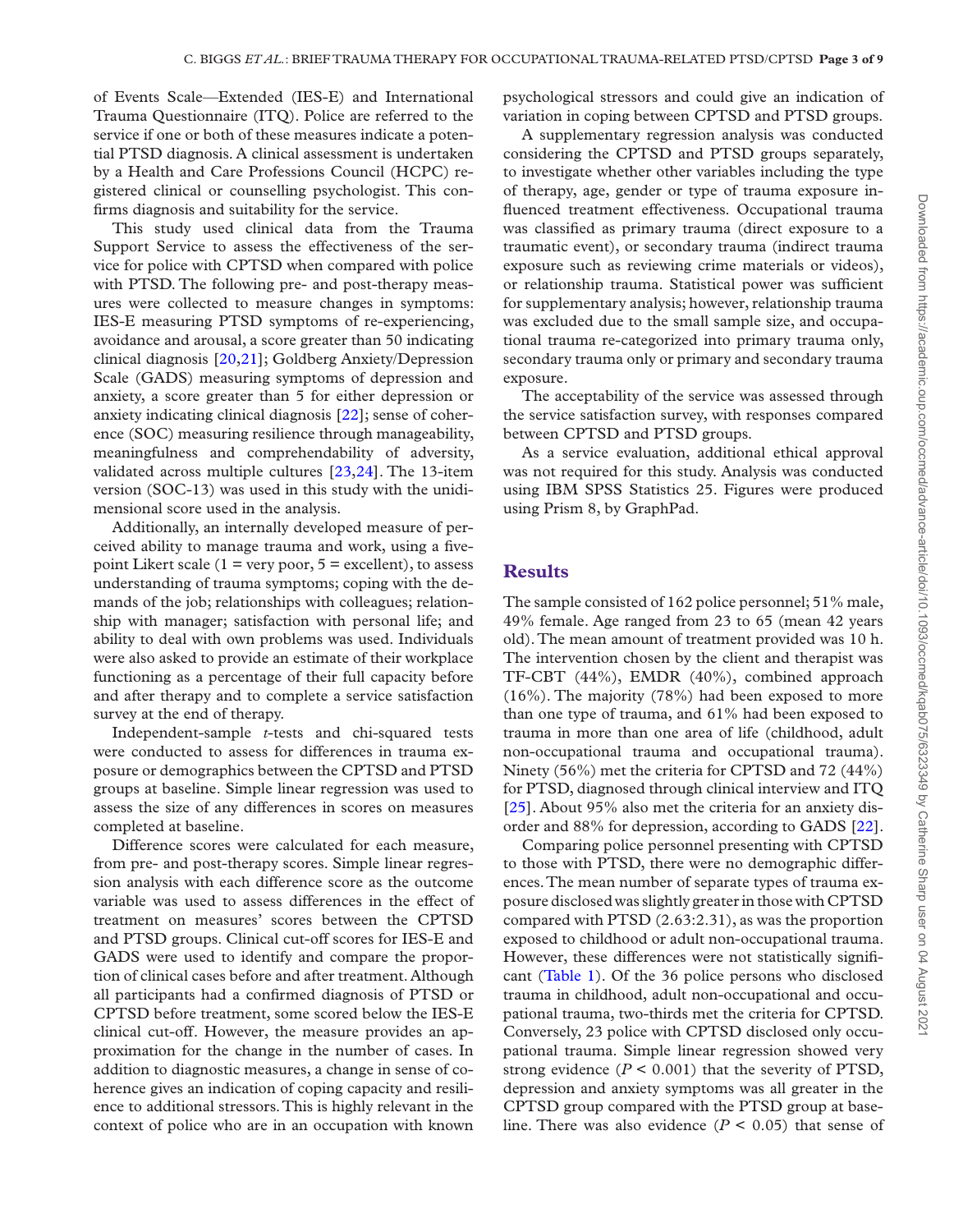<span id="page-3-0"></span>**Table 1.** Comparison of demographic variables and the number and proportion of police who declared each type of trauma exposure between CPTSD and PTSD groups

|                                | CPTSD, $n$<br>$(\% )$ | PTSD, $n$<br>$($ %) | $\chi^2$ (df) | $\boldsymbol{P}$<br>value |
|--------------------------------|-----------------------|---------------------|---------------|---------------------------|
| Childhood trauma               |                       |                     |               |                           |
| Child trauma                   | 32(37)                | 20(28)              | 1.45(1)       | <b>NS</b>                 |
| Child abuse                    | 20(23)                | 15(21)              | 0.11(1)       | <b>NS</b>                 |
| Child loss                     | 4(5)                  | 3(4)                | 0.02(1)       | <b>NS</b>                 |
| Any childhood<br>trauma        | 46 (53)               | 31(43)              | 1.52(1)       | <b>NS</b>                 |
| Adulthood trauma               |                       |                     |               |                           |
| Adult trauma                   | 34 (39)               | 21(29)              | 1.71(1)       | <b>NS</b>                 |
| Adult relationships            | 22(25)                | 15(21)              | 0.44(1)       | <b>NS</b>                 |
| Adult abuse                    | 1(1)                  | 3(4)                | 1.46(1)       | <b>NS</b>                 |
| Any adult trauma               | 49 (56)               | 33 (46)             | 1.74(1)       | <b>NS</b>                 |
| Occupational trauma            |                       |                     |               |                           |
| Primary trauma                 | 59 (68)               | 44 (61)             | 0.78(1)       | <b>NS</b>                 |
| Secondary trauma               | 43 (49)               | 36(50)              | 0.01(1)       | <b>NS</b>                 |
| Work relationships             | 14(16)                | 9(13)               | 0.41(1)       | <b>NS</b>                 |
| >1 Occupational<br>trauma type | 34 (44)               | 25 (40)             | 0.28(1)       | <b>NS</b>                 |
| Demographic variables          |                       |                     |               |                           |
| Gender (proportion<br>male)    | 49 (54)               | 41 (57)             | 2.08(1)       | <b>NS</b>                 |
| Age: Mean (SD)                 | 42.3(8.03)            | 41.7 (8.77)         |               | <b>NS</b>                 |

Categorical variables were assessed with chi-squared testing. Continuous variables were assessed using an independent-sample *t*-test.

<span id="page-3-1"></span>**Table 2.** Results from simple linear regression analyses conducted to assess differences in baseline scores on each of the following measures: PTSD (measured by IES-E), depression (measured by GADS), anxiety (measured by GADS), sense of coherence, and perceived management of trauma and work (measured by internally developed scale)

Score at baseline

|                           | OCUIC al Daschine                       |                                    |         |                                                              |         |
|---------------------------|-----------------------------------------|------------------------------------|---------|--------------------------------------------------------------|---------|
|                           | CPTSD, PTSD,<br>mean<br>(SD)            | mean<br>(SD)                       |         | Difference $95\%$ P value<br>in means confidence<br>interval |         |
| PTSD<br>$(IES-E)$         |                                         | 69.81 58.65<br>$(12.47)$ $(14.97)$ | 11.16   | $6.90$ to<br>15.42                                           | < 0.001 |
| Depression 7.20<br>(GADS) | $(1.33)$ $(1.96)$                       | 6.07                               | 1.13    | $0.62 \text{ to}$<br>1.64                                    | < 0.001 |
| Anxiety                   | 7.91 7.31<br>$(GADS)$ $(1.34)$ $(1.76)$ |                                    | 0.61    | $0.13 \text{ to}$<br>1.09                                    | < 0.05  |
| Sense of                  | 41.28<br>coherence (14.08) (14.77)      | 47.93                              | $-6.65$ | $-11.15$ to $\leq 0.05$<br>$-2.16$                           |         |
| Perceived                 | management $(4.25)$ $(3.95)$            | $12.91 \qquad 13.49 \qquad -0.58$  |         | $-1.89$ to NS<br>0.72                                        |         |

In each case, the baseline score was the outcome variable and diagnosis (CPTSD or PTSD) was the exposure variable.

coherence was lower at baseline in the CPTSD group ([Table 2](#page-3-1) and [Figure 1\)](#page-4-0).

In the full sample, two-tailed paired *t*-tests showed strong evidence of treatment effectiveness in reducing symptoms of PTSD (baseline M (SD): 63.62 (15.51); follow-up M (SD): 33.49 (21.18); *P* < 0.001), depression (baseline M (SD): 6.5 (1.95); follow-up M (SD): 3.3 (2.5), *P* < 0.001), and anxiety (baseline M (SD): 7.4 (1.8); follow-up M (SD): 4.4 (2.7.);  $P < 0.001$ ).

There was no difference in the decrease in symptoms of PTSD, depression or anxiety when comparing the CPTSD and PTSD groups, according to simple linear regression analysis ([Table 3](#page-4-1)).

The difference in the proportion of cases moving below diagnostic criteria between PTSD and CPTSD groups, as approximated by IES-E and GADS clinical cut-off scores, was compared to assess clinical significance. About 77% of those meeting case criteria for PTSD at baseline, no longer met criteria after treatment, and there was no difference between CPTSD and PTSD groups. For both depression and anxiety, over 50% of cases at baseline no longer met the criteria after treatment. A slightly larger proportion of the CPTSD group remained above diagnostic criteria for depression after treatment (36%), compared with the PTSD group (27%), corresponding with a greater proportion of cases at baseline [\(Figure 2](#page-5-0)).

A secondary linear regression analysis was conducted considering the influence of other variables on the treatment effect. Within the CPTSD group improvements in PTSD, depression and anxiety symptoms were smaller for those who experience both primary and secondary occupational trauma than a single form of occupational trauma. There was also strong evidence that those who received a combined treatment had smaller improvements in symptoms of depression and anxiety than TF-CBT or EMDR. There was week evidence that older age was associated with smaller decreases in PTSD symptoms, although this was eliminated by controlling for baseline symptoms severity. Other variables including prior exposure to childhood or adult non-occupational trauma did not affect treatment outcomes [\(Table 4\)](#page-6-0). This analysis was repeated in the PTSD group where there was no evidence of a difference in treatment effectiveness associated with any of the variables.

Sense of coherence, perceived ability to manage trauma and work and service satisfaction were also compared. In the full cohort two-tailed *t*-tests showed strong evidence of an increase in sense of coherence (baseline M (SD): 44.21 (14.77); follow-up M (SD): 55.99 (14.28),  $P < 0.001$ ) and an increase in the perceived ability to manage trauma and work (baseline M (SD): 13.36 (4.10); follow-up M (SD): 23.17  $(4.01)$ ,  $P < 0.001$ ). Police were also asked to estimate their functioning at work as a percentage of their full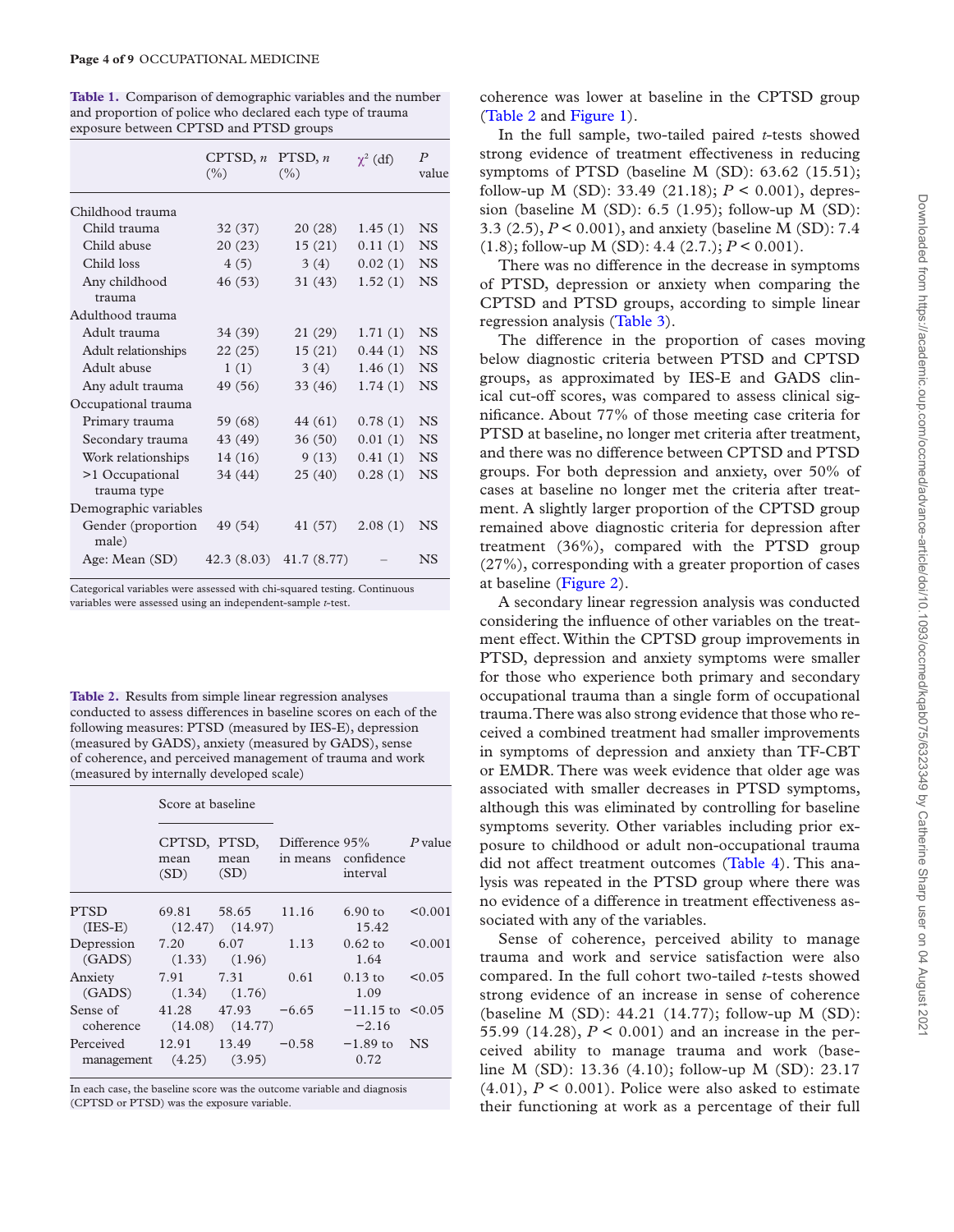

**Figure 1.** Boxplots showing the distribution of scores at baseline compared between PTSD and CPTSD groups for PTSD, depression, anxiety, sense of coherence and perceived management of trauma and work.

capacity. Two-tailed paired *t*-tests showed strong evidence  $(P < 0.001)$  of an increase in perceived functioning from 34% to 70% across the full cohort. There was no evidence of a difference between CPTSD and PTSD groups for any of these measures. Satisfaction with the service, therapist and delivery was extremely high (average 95% total satisfaction), with no difference between diagnostic groups.

## **Discussion**

This study shows that a brief trauma-focused intervention can be effective in treating PTSD, depression and anxiety for police personnel with both CPTSD and PTSD diagnoses. The baseline severity of symptoms of PTSD, depression and anxiety was greater in police with CPTSD than PTSD. Despite this, there was no evidence of a difference in treatment effectiveness between those with CPTSD and PTSD and the percentage with symptoms above the diagnostic threshold after therapy was comparable. The majority of police officers had had exposure to more than one type of trauma; however, within both the CPTSD and PTSD group there were police who only disclosed occupational trauma. Police with CPTSD who reported exposure to primary and

<span id="page-4-1"></span><span id="page-4-0"></span>**Table 3.** Difference in treatment effectiveness between CTPSD and PTSD groups assessed through simple linear regression analysis with the change of symptoms score as outcome variable and PTSD/CPTSD diagnostic group as exposure variable

|                          | Change in score              |                             |                            |                              |                  |
|--------------------------|------------------------------|-----------------------------|----------------------------|------------------------------|------------------|
| Variable                 | CPTSD, PTSD,<br>mean<br>(SD) | mean<br>(SD)                | Difference 95%<br>in means | confidence value<br>interval | $\boldsymbol{P}$ |
| PTSD (IES-E) 34.11 28.93 |                              | $(21.80)$ $(22.99)$         | 5.18                       | $-1.85$ to<br>12.21          | <b>NS</b>        |
| Depression<br>(GADS)     | 3.69<br>(2.75)               | 3.01<br>(2.95)              | 0.68                       | $-0.22$ to<br>1.57           | <b>NS</b>        |
| Anxiety<br>(GADS)        | 3.43<br>(3.07)               | 3.07<br>(2.93)              | 0.36                       | $-0.59$ to<br>1.31           | <b>NS</b>        |
| Sense of<br>coherence    | 13.96                        | 8.99<br>$(19.68)$ $(16.63)$ | 4.97                       | $-0.83$ to<br>10.77          | <b>NS</b>        |
| Perceived<br>management  | 9.84<br>(4.74)               | 9.79<br>(4.79)              | 0.05                       | $-1.52$ to<br>1.62           | <b>NS</b>        |

secondary occupational trauma had smaller symptom improvements, as did those receiving the combined treatment approach. Service satisfaction and perceived ability to manage trauma and work were favourable showing the service was acceptable and practically useful to police.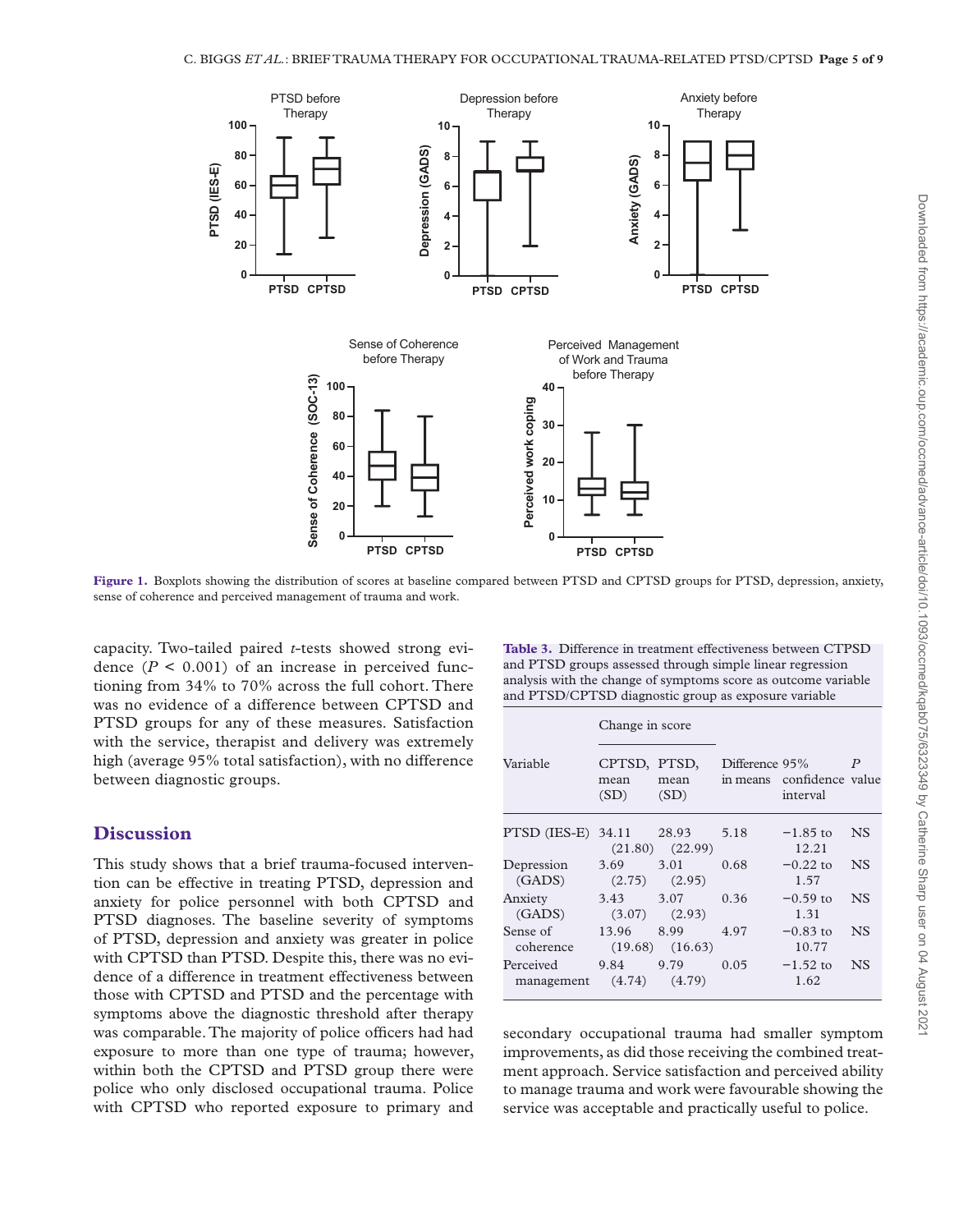

<span id="page-5-0"></span>**Figure 2.** Left: Change in mean score before and after therapy for PTSD (measured by IES-E), anxiety (measured by GADS) and depression (measured by GADS), with a comparison between the CPTSD and PTSD group. Right: Change in proportion of cases before and after therapy for PTSD, anxiety and depression, separated by CPTSD or PTSD group. Case criteria: PTSD (IES-E >50), anxiety (GADS anxiety >5), depression (GADS depression >5). IES-E clinical cut-off is used as an indication of treatment effect but not a diagnostic tool. All met the criteria for PTSD or CPTSD diagnosis at baseline. Those below IES-E criteria at baseline are false-negative results.

There are strengths to this study. As the study uses clinical service data there is no response bias and data was available for all who received the service. There is also very little missing data and reliable and validated measures were used. It is one of the first studies directly comparing treatment effectiveness between PTSD and CPTSD and is evaluating a brief and financially viable service. The findings also have immediate clinical value and utility to the

service provider and police occupational health services on the effectiveness of their current provision.

There are also limitations. The service is provided to police personnel in high-risk roles or deemed to be in need of support by managers; therefore, this sample cannot be assumed to be representative of all police officers. Access to the service is also based on clinical assessment of suitability. This could inflate the apparent effectiveness of the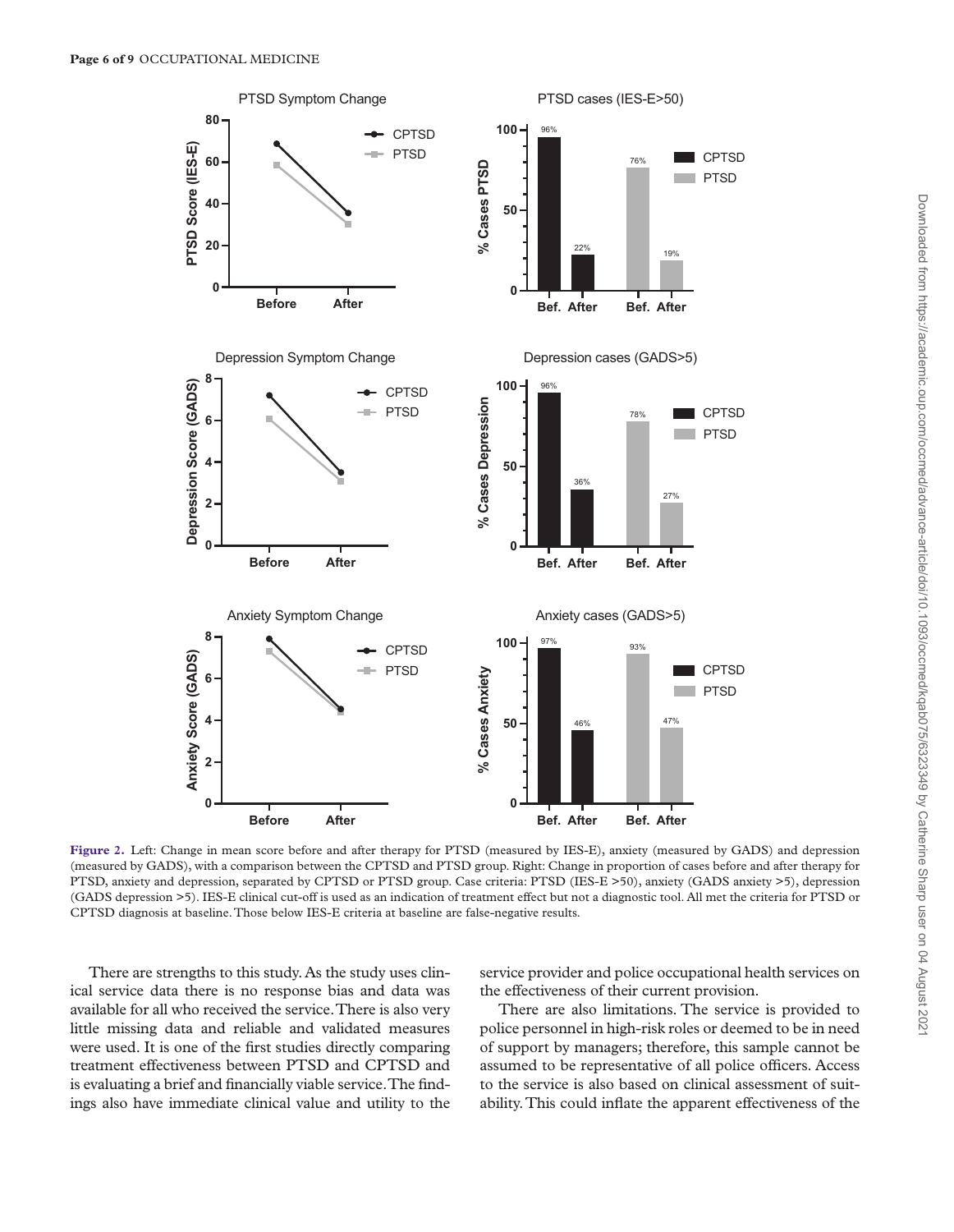service and limits the generalizability of the findings. It is possible that those with the most severe or sub-threshold symptoms were not included, so the sample may not be representative of the wider police populations' mental health needs. All measures are self-report, completed online prior to the service and then in or immediately after the final therapy session. This brings limitations, highlighted by the discrepancies between ITQ and IES-E measures in determining PTSD cases. CPTSD-specific symptoms were not assessed after treatment. There are also a number of therapists delivering the interventions, and it was not possible to control for variation between therapists.

The main implication of this study is the potential effectiveness of a brief trauma-focused intervention for PTSD and CPTSD in police personnel. This contradicts the ISTSS recommendation for a longer phase-based treatment approach for CPTSD [[8](#page-7-7)] and is consistent with recent findings from the Psychotrauma Expertise Centre comparing treatment outcomes for patients with CPTSD to PTSD [[11\]](#page-7-10). While it may not be generalizable to all police with CPTSD, the service provides a financially viable, time-efficient option for supporting some police with CPTSD. Increasing access to brief interventions in coordination with existing health services and employers has also been utilized in a recent programme for the US Military where it appears to be improving access to timely treatment and identification of PTSD symptoms [[26,](#page-8-3)[27\]](#page-8-4).

Contrary to our expectations, based on the association between childhood trauma and CPTSD in the literature [[28\]](#page-8-5), there was no association between exposure to nonoccupational adult or childhood trauma and a CPTSD diagnosis or poorer treatment outcomes. About 26% of the police with CPTSD only reported exposure to occupational trauma. Although this may be subject to recall bias, it is consistent with previous latent profile analyses of CPTSD and PTSD where 20% experiencing a single traumatic event develop CPTSD and 23% with a history of child abuse, PTSD [\[29](#page-8-6)].

There were no differences in treatment response for police exposed to primary or secondary trauma in isolation. The small improvement in symptoms for police with CPTSD exposed to both primary and secondary occupational trauma may therefore be an indication of the cumulative impact of occupational trauma. This would also explain the small effect of older age on treatment response. A large-scale survey of UK Police officers, also using the ITQ, found a higher prevalence of CPTSD than PTSD and that this was associated with a greater total number of years of trauma exposure, as well as the nature of trauma and rank of the officer [\[15](#page-7-14)]. It appears possible that the introduction of the ITQ to assess for CPTSD has enabled the identification of police with CPTSD symptoms who would not previously have been identified. CPTSD or PTSD in response to occupational trauma may be different from non-occupational trauma.

<span id="page-6-0"></span>**Table 4.** Difference in treatment effect associated with therapy type, occupational trauma, gender and age for police personnel with a CPTSD diagnosis

| Variable                           | Mean (SD)                        | Effect<br>size | 95% confidence<br>interval | $\boldsymbol{P}$<br>value |
|------------------------------------|----------------------------------|----------------|----------------------------|---------------------------|
|                                    | PTSD symptom change (IES-E)      |                |                            |                           |
| Therapy type                       |                                  |                |                            |                           |
| TF-CBT                             | 33.75<br>(23.71)                 |                |                            |                           |
| <b>EMDR</b>                        | 35.00<br>(19.79)                 | 1.25           | $-8.74$ to 11.24           | $_{\rm NS}$               |
| Combined                           | 32.69<br>(22.76)                 | $-1.06$        | $-15.05$ to 12.93          | <b>NS</b>                 |
| Occupational trauma                |                                  |                |                            |                           |
| Primary                            | 39.17                            |                |                            |                           |
| trauma                             | (20.16)                          |                |                            |                           |
| Secondary<br>trauma                | 42.08<br>(22.96)                 | 2.91           | $-11.64$ to 17.44          | NS                        |
| Primary and<br>secondary           | 26.13<br>(22.89)                 | $-13.04$       | $-24.38$ to $-1.70$        | < 0.05                    |
| Gender                             |                                  |                |                            |                           |
| Male                               | 34.31<br>(20.93)                 |                |                            |                           |
| Female                             | 33.88<br>(23.06)                 | 0.43           | $-8.79$ to 9.65            | <b>NS</b>                 |
| Age                                | 34.11<br>(21.80)                 | $-0.65$        | $-1.21$ to $-0.09$         | < 0.05                    |
|                                    | Depression symptom change (GADS) |                |                            |                           |
| Therapy type                       |                                  |                |                            |                           |
| TF-CBT                             | 4.00(2.49)                       |                |                            |                           |
| <b>EMDR</b>                        | 4.14(2.45)                       | 0.14           | $-1.05$ to 1.32            | NS                        |
| Combined                           | 1.46(3.41)                       | $-2.54$        | $-4.20$ to $-0.88$         | < 0.01                    |
| Occupational trauma                |                                  |                |                            |                           |
| Primary<br>trauma                  | 4.55(2.16)                       |                |                            |                           |
| Secondary<br>trauma                | 4.38(2.16)                       | $-0.17$        | $-1.91$ to 1.57            | <b>NS</b>                 |
| Primary and<br>secondary<br>Gender | 2.67(2.89)                       | $-1.89$        | $-3.24$ to $-0.53$         | < 0.01                    |
| Male                               | 3.53(2.85)                       |                |                            |                           |
| Female                             | 3.88(3.06)                       | $-0.35$        | $-1.51$ to 0.82            | <b>NS</b>                 |
| Age                                | 3.69(2.75)                       | $-0.07$        | $-0.14$ to $0.00$          | <b>NS</b>                 |
|                                    | Anxiety symptom change (GADS)    |                |                            |                           |
| Therapy type                       |                                  |                |                            |                           |
| TF-CBT                             | 3.73(2.60)                       |                |                            |                           |
| EMDR                               | 3.84(3.00)                       | 0.11           | $-1.24$ to 1.46            | NS                        |
| Combined                           | 1.38(3.93)                       | $-2.34$        | $-4.23$ to $-0.45$         | < 0.05                    |
| Occupational trauma                |                                  |                |                            |                           |
| Primary<br>trauma                  | 4.07(2.34)                       |                |                            |                           |
| Secondary<br>trauma                | 4.31(2.87)                       | 0.24           | $-1.65$ to 2.13            | $_{\rm NS}$               |
| Primary and<br>secondary           | 2.40(3.22)                       | $-1.67$        | $-3.14$ to $-0.20$         | < 0.05                    |
| Gender                             |                                  |                |                            |                           |
| Male                               | 3.69(2.95)                       |                |                            |                           |
| Female                             | 3.12(3.20)                       | 0.57           | $-0.72$ to 1.86            | $_{\rm NS}$               |
| Age                                | 3.43(3.07)                       | $-0.04$        | $-0.12$ to $0.04$          | NS                        |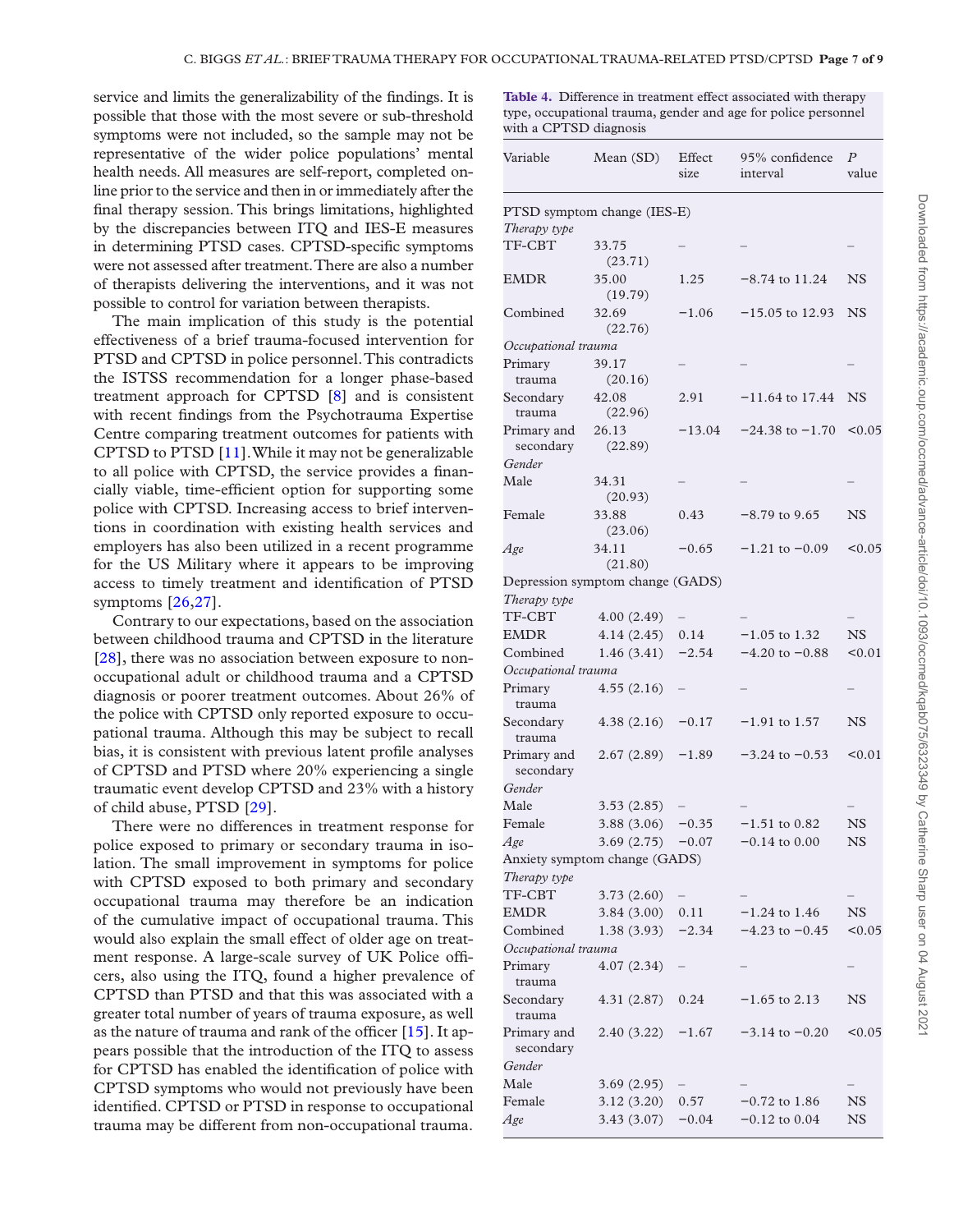Finally, those who received a combined (TF-CBT and EMDR) treatment had a smaller change in symptoms. This may be the result of therapeutic drift, where therapists move away from the treatment protocol and fail to deliver core elements of the evidence-based intervention, decreasing treatment efficacy [\[30](#page-8-7)]. However, there may be confounding factors influencing this choice of treatment, such that combined treatment is offered to the most complex cases who are not benefitting as much from standard treatment.

There is a need for further research to determine whether this brief trauma-focused therapy is effectively treating CPTSD-specific symptoms, and whether symptom-level improvements are maintained in the longer term. Further research into the potential cumulative effect of occupational trauma is needed to understand police personnel's varying treatment and support needs throughout their careers. Alongside this, it would be beneficial to consider the current role and rank of the officer and how this may affect trauma response and treatment effectiveness. Further feasibility studies are needed to ascertain the most effective treatment for occupational trauma and how PTSD and CPTSD treatment in response to occupational trauma may differ from non-occupational trauma.

This study highlights the needs of police personnel, showing that their exposure to occupational trauma can lead to CPTSD as well as PTSD, depression and anxiety. However, in this study both police with CPTSD and PTSD responded well to a brief traumafocused intervention, providing an affordable option for police services to provide timely support to their employees.

## **Competing interests**

N.T. is the clinical lead for Noreen Tehrani Associates that provides trauma therapy services to a number of police forces. Data from this service are reviewed in this article.

## **References**

- <span id="page-7-0"></span>1. Syed S, Ashwick R, Schlosser M, Jones R, Rowe S, Billings J. Global prevalence and risk factors for mental health problems in police personnel: a systematic review and meta-analysis. *Occup Environ Med* 2020;**77**:737–747.
- <span id="page-7-1"></span>2. Tehrani N, Hesketh I. The role of psychological screening for emergency service responders. *Int J Emerg Serv* 2019;**8**:4–19.
- <span id="page-7-2"></span>3. Robertson S, England R. Mental health sick leave rises for emergency workers [Internet]. *BBC News*. 2019 (cited 29 November 2020). [https://www.bbc.co.uk/news/](https://www.bbc.co.uk/news/uk-england-49910746) [uk-england-49910746](https://www.bbc.co.uk/news/uk-england-49910746)
- <span id="page-7-3"></span>4. Hesketh I, Tehrani N. Psychological trauma risk management in the UK police service. *Policing* 2019;**13**:531–535.
- <span id="page-7-4"></span>5. Alden LE, Matthews LR, Wagner S *et al*. Systematic literature review of psychological interventions for first

responders. *Work Stress [Internet]* 2020;**0**:1–23. doi:[10.108](https://doi.org/10.1080/02678373.2020.1758833) [0/02678373.2020.1758833](https://doi.org/10.1080/02678373.2020.1758833)

- <span id="page-7-5"></span>6. WHO. International Classification of Diseases for Mortality and Morbidity Statistics (11th Revision). [Internet]. Vol. 3. 2018 (cited 31 January 2019); 69–74. [https://icd.who.](https://icd.who.int/browse11/l-m/en) [int/browse11/l-m/en](https://icd.who.int/browse11/l-m/en)
- <span id="page-7-6"></span>7. National Institute for Health and Care Excellence. Posttraumatic Stress Disorder [Internet]. 2018. [www.nice.org.](http://www.nice.org.uk/guidance/ng116%0A) [uk/guidance/ng116%0A](http://www.nice.org.uk/guidance/ng116%0A)
- <span id="page-7-7"></span>8. Cloitre M, Courtois CA, Charuvastra A, Carapezza R, Stolbach BC, Green BL. Treatment of complex PTSD: results of the ISTSS expert clinician survey on best practices. *J Trauma Stress* 2011;**24**:615–627.
- <span id="page-7-8"></span>9. Ford JD, Courtois CA, Cloitre M, Schnyder U. Best practices in psychotherapy for adults. In: Ford JD, Courtois CA, eds. *Treating Complex Traumatic Disorders: Scientific Foundations and Therapeutic Models*. 2nd ed. New York: Guilford Publications, 2020; 82–103.
- <span id="page-7-9"></span>10. van Toorenburg MM, Sanches SA, Linders B *et al*. Do emotion regulation difficulties affect outcome of intensive trauma-focused treatment of patients with severe PTSD? *Eur J Psychotraumatol* 2020;**11**:1724417.
- <span id="page-7-10"></span>11. Voorendonk EM, De Jongh A, Rozendaal L, Van Minnen A. Trauma-focused treatment outcome for complex PTSD patients: results of an intensive treatment programme. *Eur J Psychotraumatol* 2020;**11**:1783955.
- <span id="page-7-11"></span>12. De Jongh A, Resick PA, Zoellner LA *et al*. Critical analysis of the current treatment guidelines for complex PTSD in adults. *Depress Anxiety* 2016;**33**:359–369.
- <span id="page-7-12"></span>13. Karatzias T, Murphy P, Cloitre M *et al*. Psychological interventions for ICD-11 complex PTSD symptoms: systematic review and meta-analysis. *Psychol Med* 2019;**49**:1761–1775.
- <span id="page-7-13"></span>14. Tehrani N. Psychological well-being and workability in child abuse investigators. *Occup Med (Lond)* 2018;**68**:165–170.
- <span id="page-7-14"></span>15. Brewin CR, Miller JK, Soffia M, Peart A, Burchell B. Posttraumatic stress disorder and complex posttraumatic stress disorder in UK police officers. *Psychol Med* 2020;1–9.
- <span id="page-7-15"></span>16. Health and Safety Executives (HSE). Mental health conditions, work and the workplace [Internet]. 2019 [cited 30 August 2020]. [https://www.hse.gov.uk/stress/mental](https://www.hse.gov.uk/stress/mental-health.htm)[health.htm](https://www.hse.gov.uk/stress/mental-health.htm)
- <span id="page-7-16"></span>17. Burki T. NICE outlines 1-month target for treatment of PTSD. *Lancet Psychiatry* 2018;**5**:620.
- <span id="page-7-17"></span>18. Burke KJ, Shakespeare-Finch J. Markers of resilience in new police officers: appraisal of potentially traumatizing events. *Traumatology* 2011;**17**:52–60.
- <span id="page-7-18"></span>19. Tehrani N. Evaluation of a trauma therapy programme within emergency service organizations. *Occup Med (Lond)* 2019;**69**:559–565.
- <span id="page-7-19"></span>20. Tehrani N, Rainbird C, Dunne B. Supporting the police following the 7/7 London terrorist bombs—an organisational approach. In: Tehrani N, ed. *Managing Trauma in the Workplace: Supporting Workers and Organisations*. London: Taylor & Francis, 2010; 191–203.
- <span id="page-7-20"></span>21. Tehrani N. The incidence of secondary traumatic stress in workers dealing with traumatizing materials, victims and perpetrators. *Manag Trauma Work Support Work Organ* 2010:100–114.
- <span id="page-7-21"></span>22. Goldberg D, Bridges K, Duncan-Jones P, Grayson D. Anxiety and depression in general medical settings. *Br Med J* 1988;**297**:1271.